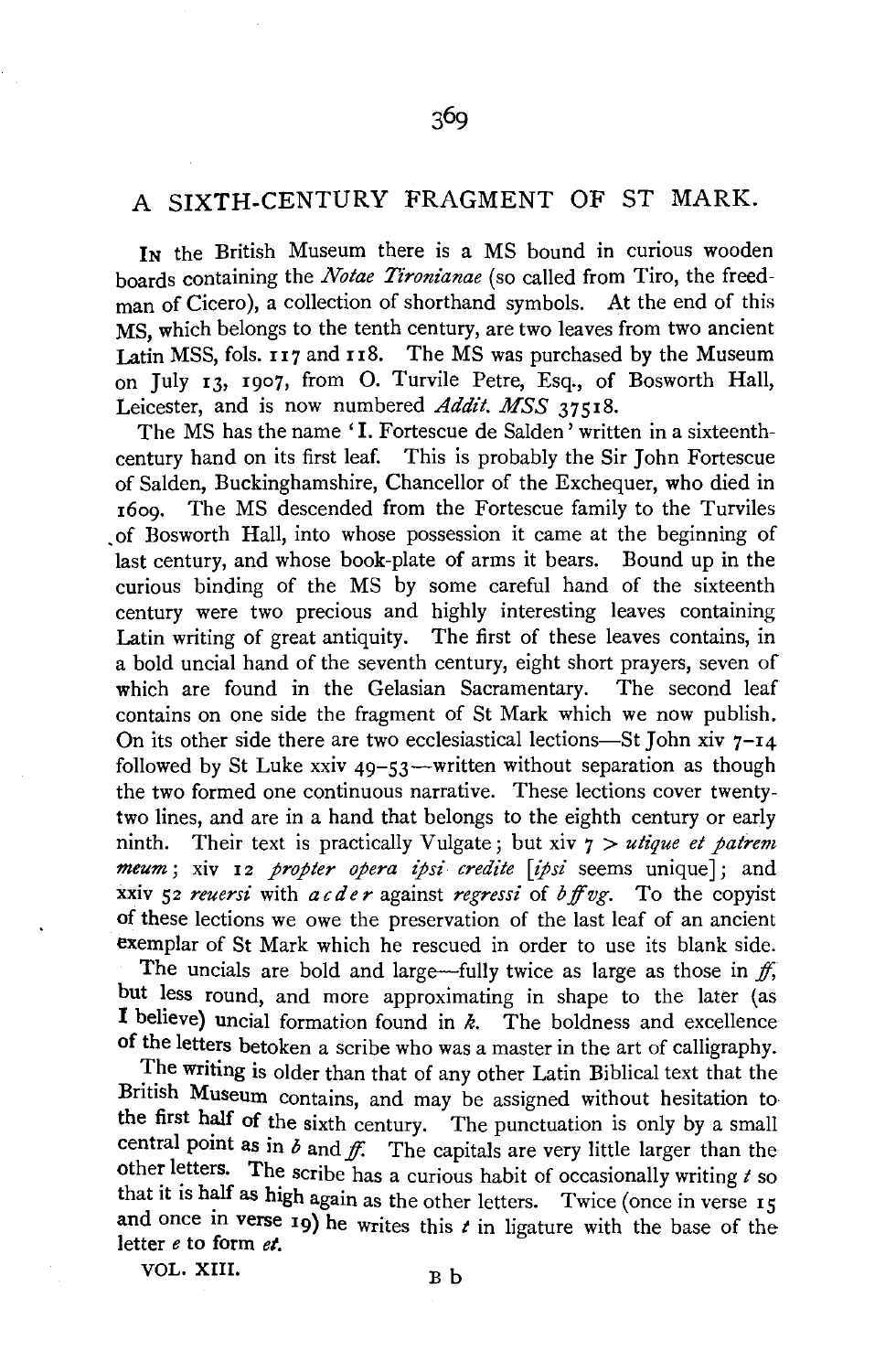## 370 THE JOURNAL OF THEOLOGICAL STUDIES

Two correctors have revised the work of the first hand. The first corrector uses the same dark ink with yellow infusion as the copyist. and always writes in the same gracefully shaped bold uncials, even when d always writes in the same gracetury shaped bord dictally, even when iploying lettering will may be called diminuive. There is hotting in ink or lettering to differentiate him with certainty from the original workman. The second corrector used darker ink, and belongs to the late seventh century. He writes *assumptus* in full above *adsumptus* in expected by the seventh century. He writes *assumptus* in full above *adsumptus* in verse 19; and his lettering exhibits a later stage—approximating to  $q$ —of uncial writing. Our fragment has two readings of great interest and importance.

*Cur tragment has two readings of great interest and importance. dns ilis discipulis suis.* This new reading, if known to Tatian, would s in assignus surface  $\frac{1}{2}$  and  $\frac{1}{2}$  with  $\frac{1}{2}$  with  $\frac{1}{2}$  with  $\frac{1}{2}$   $\frac{1}{2}$  with  $\frac{1}{2}$   $\frac{1}{2}$  with  $\frac{1}{2}$  with  $\frac{1}{2}$   $\frac{1}{2}$  with  $\frac{1}{2}$  with  $\frac{1}{2}$  with  $\frac{1}{2}$  with  $\frac{1$ pport its identification of st matt, xxviii 10–20 with st matr  $x_{1}$  15–20, It indicates that the incluents of verses  $14$  and  $15$  relate not to the Free occasion, but to two unterent occasions. The recently discovered Freer Gospels have, in fact, a long interpolation *between* verses 14 and 15, and part of this interpolation was known to Jerome. nd part of this interpolation was known to Jerome.<br>The *Signality and City and City and all apostolic apostolic credit and interior* 

(2) In verse 17 we read *Signa autem eos qui uelut apostoli crediderint* laise *sequentur*. It is true that the words *uetur aposion* are above the  $\epsilon$ , out they were inserted either by the first hand or by a corrector who used the same ink-pot. Signs are promised according to this text only to those who have faith as the apostles had.  $\frac{1}{100}$  those who have faith as the apostles had.

*cretidenally are all equal note with these two.* I he spellings cretiderit, babtizatus, and quit are all ancient; biberent for biberint should also be noted; whilst *condempnabitur* and *egros* are deteriorated  $s_{\text{out}}$  also be noted; whilst *condempnability* and *egros* are deteriorated emings irequent in first and spanish m<sub>55</sub> of the seventh and eighth centuries. Finally, *sermone* is found in our MS and only elsewhere in G J Z of the Vulgate. The Gospel of St Mark has no *Amen* appended The Gospel of St Mark has no *Amen* appended by the first hand, nor any subscription; but at the bottom of the text in the middle (not in the right-hand corner as in  $f$ ) the first hand has written O xii. This indicates that our leaf was once the ninety-sixth This indicates that our leaf was once the ninety-sixth in an uncial Evangeliarium, written probably in the Vulgate sequence, Matthew, Mark, Luke, John-certainly St Mark was second. Our MS, in order that the text of St Matthew and St Mark should fill 96 leaves, must have contained more than 18 lines on each page (according to my calculation  $20$ ; but if, as is highly probable, the text was preceded by the prefatory matter and Capitula found in the Irish MSS D and Q, then 22 lines on each page would be demanded by the space.

Our leaf, of which the vellum is stouter and thicker than that of  $f$ and more like some pages of  $k$ , would seem to have lain long with its. text side on an earthen floor, as fine particles of sand still adhere to it. The ink has suffered much deterioration in consequence, and in spots has become extremely faint. Moreover the lection-writer, who saved